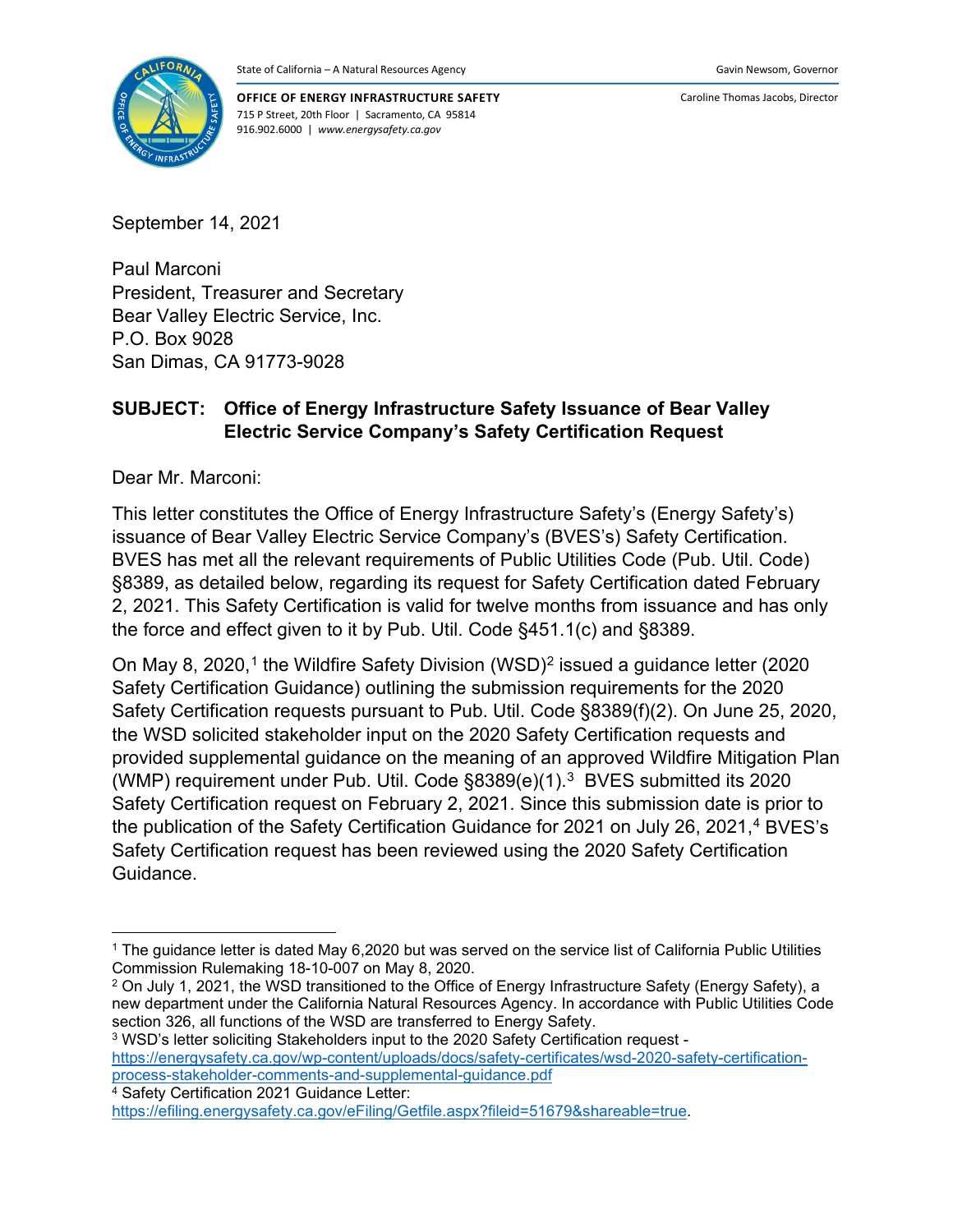Documentation of an approved executive compensation structure is one of the requirements for the issuance of a Safety Certification. BVES submitted its executive compensation structure merely two weeks prior to its request for a Safety Certification. Because the Safety Certification requires an approved executive compensation structure, WSD held BVES's request for Safety Certification in abeyance while it considered BVES's executive compensation structure.

BVES submitted a request for approval of its 2021 executive compensation structure on January 15, 2021. BVES requested its Safety Certification on February 2, 2021. WSD issued an action statement denying approval of its executive compensation structure on April 14, 2021. BVES submitted its revised executive compensation structure for review on May 24, 2021. BVES received approval on its executive compensation structure on August 12, 2021. Upon approval, Energy Safety reinitiated a review of BVES's submitted Safety Certification request. Issuance of BVES's Safety Certification at this time will now align future Safety Certification requests with those of Southern California Edison Company (SCE) and San Diego Gas & Electric Company (SDG&E)[.5](#page-1-0)

BVES's request for a Safety Certification has been reviewed in accordance with the statutory requirements enumerated in Pub. Util. Code §8389(e). Energy Safety takes a particular interest, however, in how the utilities are implementing all the components required in the Safety Certification across the organization to reduce utility-caused catastrophic wildfire risk.

#### **Discussion**

Pursuant to Pub. Util. Code § 8389(e), Energy Safety shall issue a safety certification if BVES provides documentation of the seven criteria as detailed below.

# Pub. Util. Code § 8389(e)(1): Approval of a Wildfire Mitigation Plan

BVES originally submitted its 2020 WMP on February 7, 2020. After errors were discovered in the initial filing, BVES submitted an amended WMP on March 6, 2020. Then, following the issuance of Draft Resolution WSD-006, BVES again submitted an amended WMP on May 22, 2020 providing what it characterized as errata. The changes included in BVES's May 22, 2020 errata submission were substantive and rendered much of the WSD's analysis in Draft Resolution WSD-006 moot. All electrical corporations that submitted a WMP after June 11, 2020 were subject to the twelve conditions listed in WSD-002, which found the electrical corporations' WMPs to contain deficiencies and required follow-up information to be submitted via a Remedial Compliance Plan (RCP), Quarterly Report, and its annual update.<sup>[6](#page-1-1)</sup> The WSD issued its

<span id="page-1-1"></span><span id="page-1-0"></span><sup>5</sup> As per the 2021 Safety Certification Guidance, the large electrical corporations' requests for Safety Certification were due on September 13, 2021. It should be noted that since this time the Safety Certification submission date for Pacific Gas and Electric Company has been extended. <sup>6</sup> See [RES WSD-002 Final Guidance Resolution](https://docs.cpuc.ca.gov/PublishedDocs/Published/G000/M340/K859/340859823.PDF) for complete description of Remedial Compliance Plan, Quarterly Report etc.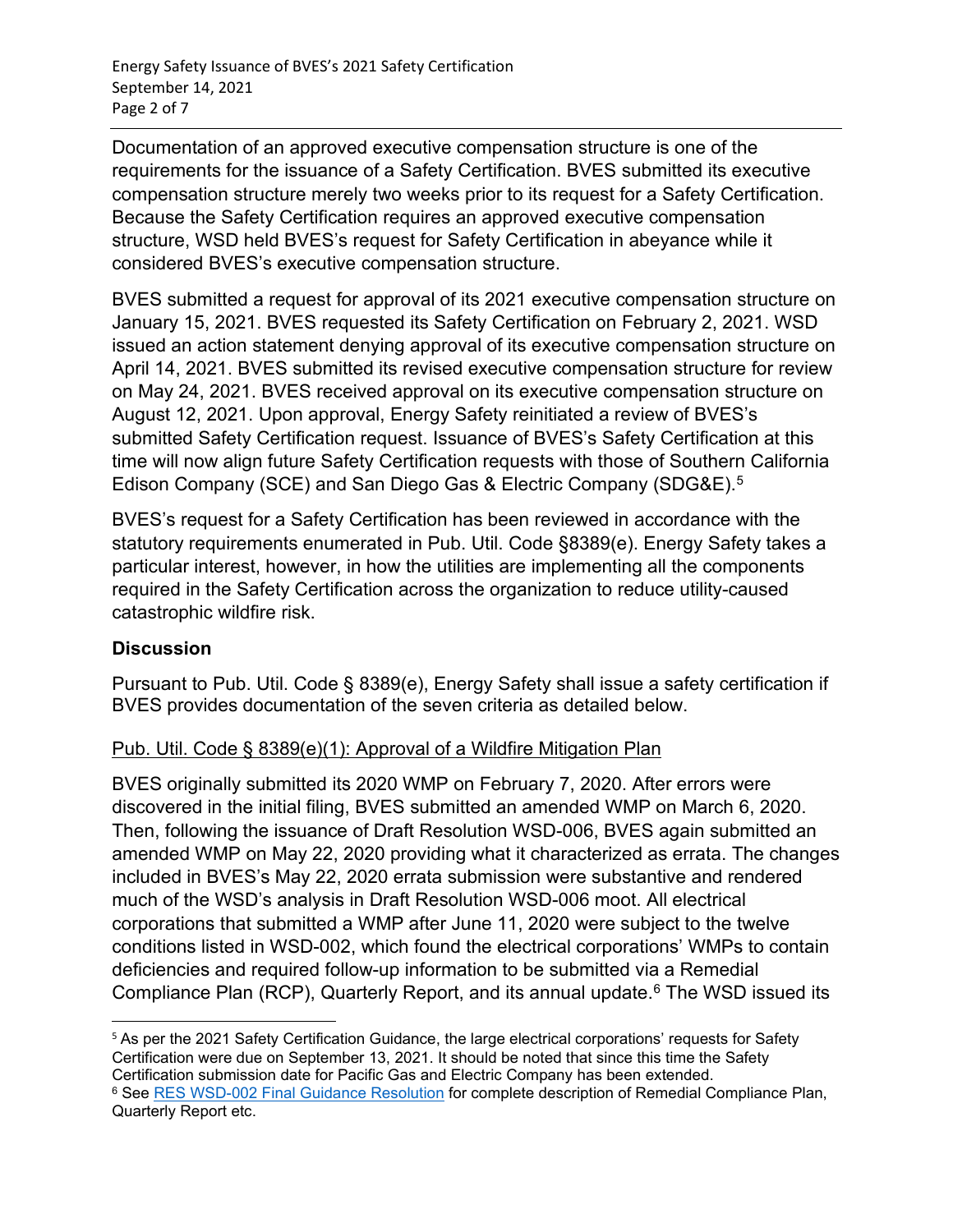Final Action Statement on August 26, 2020, denying BVES's WMP filing pursuant to Public Utilities Code sections 8386 et seq. and 701, and ordering BVES to submit a new WMP no later than 60 days from the date of issuance of the August 26, 2020 Final Action Statement addressing the matters in BVES's May 22, 2020 Errata. On September 18, 2020, BVES submitted its WMP Refile. [7](#page-2-0) Following a comprehensive review of BVES's WMP Refile and related stakeholder input, the Commission ratified the WSD's approval of BVES's WMP Refile with conditions on January 14, 2021, via Resolution WSD-013.<sup>[8](#page-2-1)</sup> The WSD imposed several specific conditions on BVES's WMP as listed in WSD-013, Appendix A. On the basis of the WSD's conditional approval of BVES's 2020 WMP Refile, BVES satisfies the requirement under Pub. Util. Code §8389(e)(1), that "the electrical corporation has an approved Wildfire Mitigation Plan (§8389 (e)(1))."

BVES has satisfied the requirement under Pub. Util. Code §8389(e)(1), that "the electrical corporation has an approved wildfire mitigation plan."

#### Pub. Util. Code §8389(e)(2): Safety Culture Assessment

Energy Safety has initiated its first Safety Culture Assessment (SCA) for BVES, and the report is expected to be published later this year. The 2021 BVES SCA report has therefore not been considered as part of this Safety Certification request.

BVES followed the 2020 Safety Certification Guidance and submitted the requested documentation to demonstrate its compliance with the Pub. Util. Code §8389(e)(2). BVES submitted an overarching Safety and Health Policy and Operations and Planning Department Hard Inspection Policy and Procedure. These policies and practices were submitted as Appendix A of their Safety Certification request.

The documentation BVES submitted covers:

- Safety policies, including employee and contractor safety.
- The number of reported ignitions to date in 2020 pursuant to Decision 14-02-015.
- The number of fatalities and/or structures damaged and/or destroyed by wildfires alleged to have been ignited by utility infrastructure and/or equipment.
- Worker and contractor fatalities and incidents since issuance of the previous Safety Certification.
- Commission investigations and court actions, if any, related to safety violations of the electrical corporation, including ongoing and closed investigations.
- Responses to any WSD requests for remedies as a result of compliance findings from the evaluation of the 2019 and 2020 Wildfire Mitigation Plans for remedies.

<span id="page-2-0"></span><sup>7</sup> BVES's 2020 WMP Refile:

<span id="page-2-1"></span><https://energysafety.ca.gov/wp-content/uploads/docs/misc/wsd/bves-2020-wmp-refile-09.18.2020a.pdf> <sup>8</sup> Final Resolution WSD-013 on BVES's 2020 revised WMP: <https://docs.cpuc.ca.gov/PublishedDocs/Published/G000/M360/K405/360405876.PDF>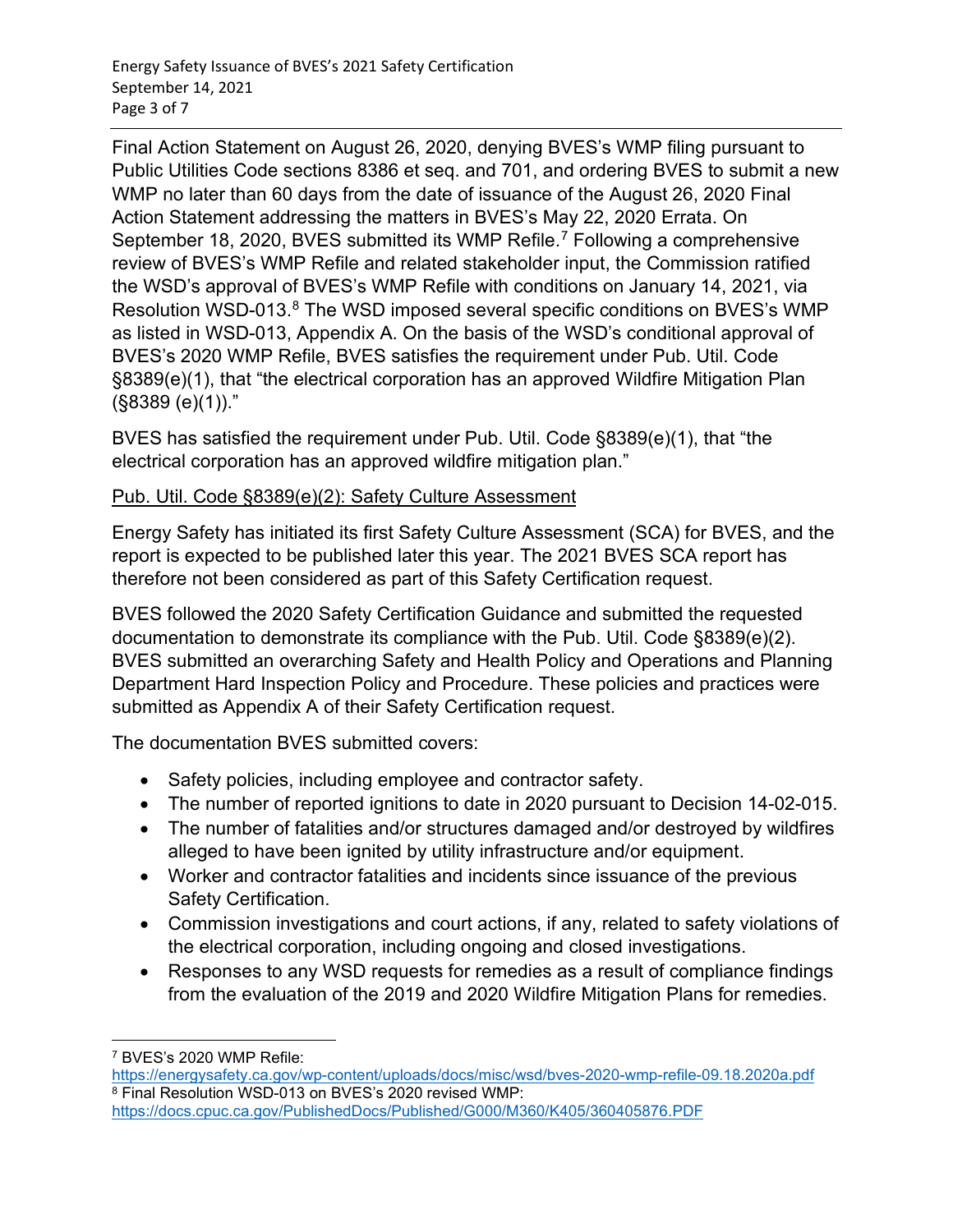BVES reported that, since the issuance of its previous Safety Certification, there have been:

- No ignitions based on the definition in D.14-02-015 and therefore no fatalities or structural damages.
- No employee or contractor reportable fatalities or injuries pursuant to the Occupational Safety and Health Administration.
- No Commission formal enforcement investigations or court actions related to safety violations, including ongoing and closed investigations.

BVES indicated it had not received any WSD requests for remedies as a result of compliance findings from the evaluations of their 2019 WMP and 2020 WMP Refile.

As noted previously, Energy Safety has not yet reported on the SCA of BVES, and, in its place, BVES met the requirements of the May 8, 2020 Safety Certification Guidance by providing comparable information to satisfy the requirements of §8389(e)(2).

Energy Safety expects that BVES will continue to be committed to its 'principle of Safety First' as demonstrated through the company's commitment to creating and maintaining a safe environment for employees, contractors, and the public.

Accordingly, based on information received to date, BVES's submission satisfies the requirements of §8389(e)(2).

# Pub. Util. Code §8389(e)(3): Board of Directors Safety Committee

BVES submitted the names and curriculum vitae of its Safety Committee to demonstrate their safety expertise. The members of the Safety Committee consist of three people: Jack Hawks, Harry Scarborough and Paul Marconi. Two of the three Safety Committee members have substantial regulatory safety experience. The curriculum vitae of the Safety Committee members is included as Appendix B of BVES's Safety Certification request. Based on this submission BVES satisfies the requirement under Pub. Util. Code §8389(e)(3) that "the electrical corporation has established a safety committee of its board of directors composed of members with relevant safety experience."

# Pub. Util. Code §8389(e)(4) and §8389(e)(6): Executive Compensation

BVES has established a compensation structure for any new or amended contracts for executive officers, as defined in Section 451.5, that is based on the following principles:

(i) (I) Strict limits on guaranteed cash compensation, with the primary portion of the executive officers' compensation based on achievement of objective performance metrics. (II) No guaranteed monetary incentives in the compensation structure.

(ii) It satisfies the compensation principles identified in paragraph (4).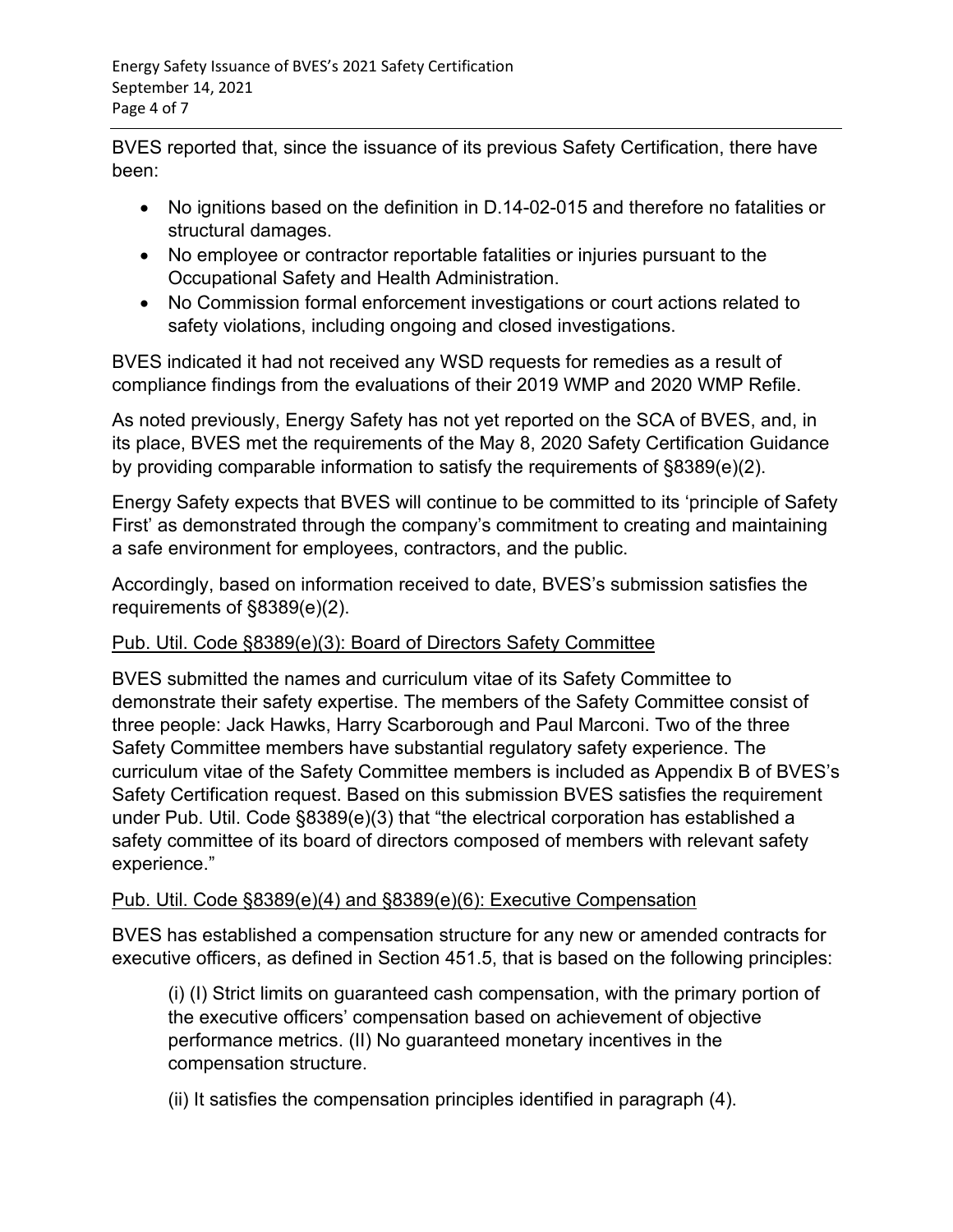(iii) A long-term structure that provides a significant portion of compensation, which may take the form of grants of the electrical corporation's stock, based on the electrical corporation's long-term performance and value. This compensation shall be held or deferred for a period of at least three years.

(iv) Minimization or elimination of indirect or ancillary compensation that is not aligned with shareholder and taxpayer interest in the electrical corporation.

BVES submitted a request for approval of its executive compensation structure on January 15, 2021. On January 29, 2021, the Public Advocates Office at the California Public Utilities Commission (Cal Advocates) submitted comments on BVES's and other electrical corporations' 2021 executive compensation structures. [9](#page-4-0) On February 5, 2021, BVES submitted a reply comment.

On April 14, 2021, the WSD issued an Action Statement denying BVES's January 15, 2021, executive compensation structure submission.<sup>[10](#page-4-1)</sup> The Action Statement included the following explanation for the denial:

The WSD has evaluated the submission and concluded that BVES's executive compensation structure does not meet the strict limits on guaranteed cash compensation. The Code establishes a clear requirement that the primary portion of the executive officers' compensation should be based on achievement of objective performance metrics. BVES's submittal outlines an executive compensation structure with a guaranteed base pay representing 66.7% of the total compensation structure. Therefore, the compensation based on objective performance metrics does not comprise the primary portion of the compensation package as required by the Code.

On May 24, 2021, BVES submitted a revised executive compensation structure.<sup>[11](#page-4-2)</sup>

Energy Safety reviewed and determined that BVES's revised executive compensation structure minimally satisfied the requirements of Pub. Util. Code §8389(e)(4) and §8389(e)(6). Energy Safety approved BVES's revised executive compensation plan

<span id="page-4-0"></span><sup>&</sup>lt;sup>9</sup> Letter from the Public Advocates Office:

[https://energysafety.ca.gov/wp-content/uploads/docs/misc/wsd/public-advocates-office-comments-on-](https://energysafety.ca.gov/wp-content/uploads/docs/misc/wsd/public-advocates-office-comments-on-2021-executive-compensation-plans.pdf)[2021-executive-compensation-plans.pdf](https://energysafety.ca.gov/wp-content/uploads/docs/misc/wsd/public-advocates-office-comments-on-2021-executive-compensation-plans.pdf)

<span id="page-4-1"></span><sup>10</sup> April 14, 2021 Action Statement:

[https://energysafety.ca.gov/wp-content/uploads/docs/misc/wsd/wsd-action-statement-denying-bves-exec](https://energysafety.ca.gov/wp-content/uploads/docs/misc/wsd/wsd-action-statement-denying-bves-exec-comp-structure_4-14-21.pdf)[comp-structure\\_4-14-21.pdf](https://energysafety.ca.gov/wp-content/uploads/docs/misc/wsd/wsd-action-statement-denying-bves-exec-comp-structure_4-14-21.pdf)

<span id="page-4-2"></span><sup>&</sup>lt;sup>11</sup> BVES revised executive compensation structure:

[https://energysafety.ca.gov/wp-content/uploads/docs/misc/wsd/bear-valley-electric-service-inc.-overview](https://energysafety.ca.gov/wp-content/uploads/docs/misc/wsd/bear-valley-electric-service-inc.-overview-of-revised-executive-compensation-plan-in-compliance-with-public-utilities-code-section-8389e.pdf)[of-revised-executive-compensation-plan-in-compliance-with-public-utilities-code-section-8389e.pdf](https://energysafety.ca.gov/wp-content/uploads/docs/misc/wsd/bear-valley-electric-service-inc.-overview-of-revised-executive-compensation-plan-in-compliance-with-public-utilities-code-section-8389e.pdf)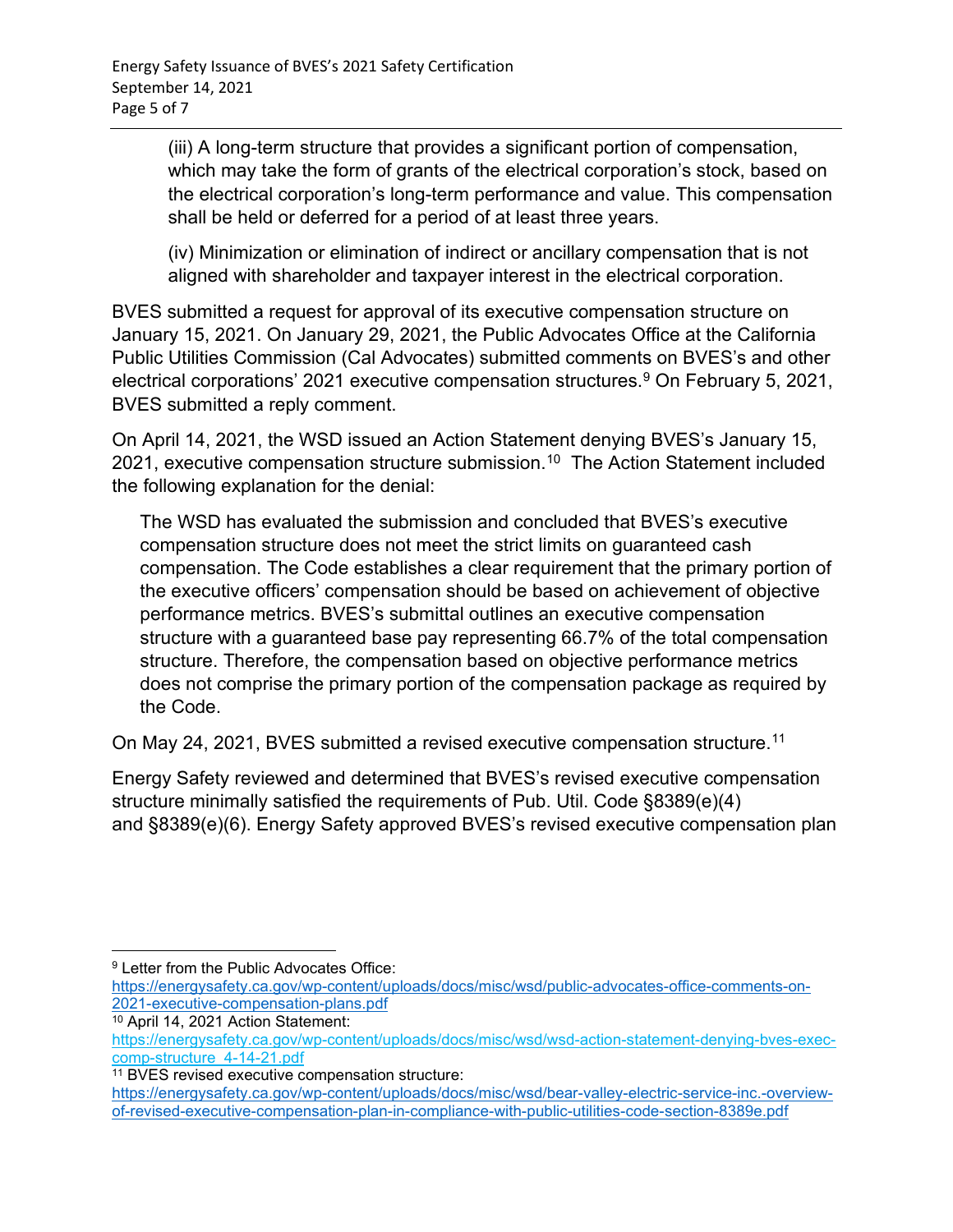on August [12](#page-5-0), 2021. $^{\rm 12}$  BVES has satisfied the requirements of §8389(e)(4) and § 8389(e)(6) for issuance of a Safety Certification.<sup>[13](#page-5-1)</sup>

### Pub. Util. Code § 8389(e)(5): Board level safety performance reporting to the **Commission**

BVES reports that it fulfills the requirements of §8389(e)(5) through the information provided in its advice letters to communicate safety issues to the Commission. BVES included a copy of their Tier 1 Advice Letter No. 386-E in Appendix C and Tier 1 Advice Letter No. 404-E in Attachment A in its Safety Certification request. Based on the documents received, BVES has minimally satisfied the requirements of Pub. Util. Code §8389(e)(5). [14](#page-5-2)

# Pub. Util. Code §8389(e)(7): Implementation of a Wildfire Mitigation Plan

To satisfy the requirements of §8389(e)(7), the electrical corporation is required to include with its request for a Safety Certification all tier 1 advice letters required by §8389(e)(7) submitted since issuance of the initial Safety Certification, along with an explanation of how the information reported in the advice letters complies with §8389(e)(7). The electrical corporation is also required to submit the results of any WSD compliance audits of 2019 Wildfire Mitigation Plans or audits associated with 2020 WMPs, if any, along with an explanation of remedies.

BVES submitted two tier 1 advice letters detailing implementation of its unapproved WMP. The submission demonstrates WMP progress updates describing BVES's advancement in meeting WMP goals and metrics. The BVES website includes two additional tier 1 advice letters submitted after the January 14, 2021 WMP Refile approval.[15](#page-5-3) Based on these advice letters, Energy Safety finds that BVES's submission is adequate to satisfy the requirement of Pub. Util. Code §8389(e)(7).

<span id="page-5-0"></span><sup>&</sup>lt;sup>12</sup> Approval of BVES's 2021 Executive Compensation Plan can be found in Docket 2021-EC: <https://efiling.energysafety.ca.gov/Search.aspx?docket=2021-EC>

<span id="page-5-1"></span><sup>&</sup>lt;sup>13</sup> BVES should submit documentation of an approved executive compensation structure as part of its next Safety Certification request, rather than requesting a Safety Certification prior to receiving an

<span id="page-5-2"></span> $14$  Energy Safety has expanded requirements for board-level safety performance reporting to the Commission and Energy Safety in the Safety Certification Guidance for 2021.BVES will be expected to meet those requirements for future submissions.

<span id="page-5-3"></span><sup>15</sup> May 3, 2021 Tier 1 Advice Letter:

[https://www.bvesinc.com/media/managed/wmp/421\\_e\\_q1\\_2021\\_bves\\_quarterly\\_wmp\\_safety\\_report\\_pur](https://www.bvesinc.com/media/managed/wmp/421_e_q1_2021_bves_quarterly_wmp_safety_report_pursuant_to_public_utilities_code_section_8389(e)(7).pdf) suant to public utilities code section 8389(e)(7).pdf

August 2, 2021 Tier 1 Advice Letter:

[https://www.bvesinc.com/media/managed/wmp/424\\_E\\_Q2\\_2021\\_BVES\\_Quarterly\\_WMP\\_Safety\\_Report](https://www.bvesinc.com/media/managed/wmp/424_E_Q2_2021_BVES_Quarterly_WMP_Safety_Report_Pursuant_to_Public_Utilities_Code_Section_8389_e_7_.pdf) Pursuant to Public Utilities Code Section 8389 e 7 .pdf